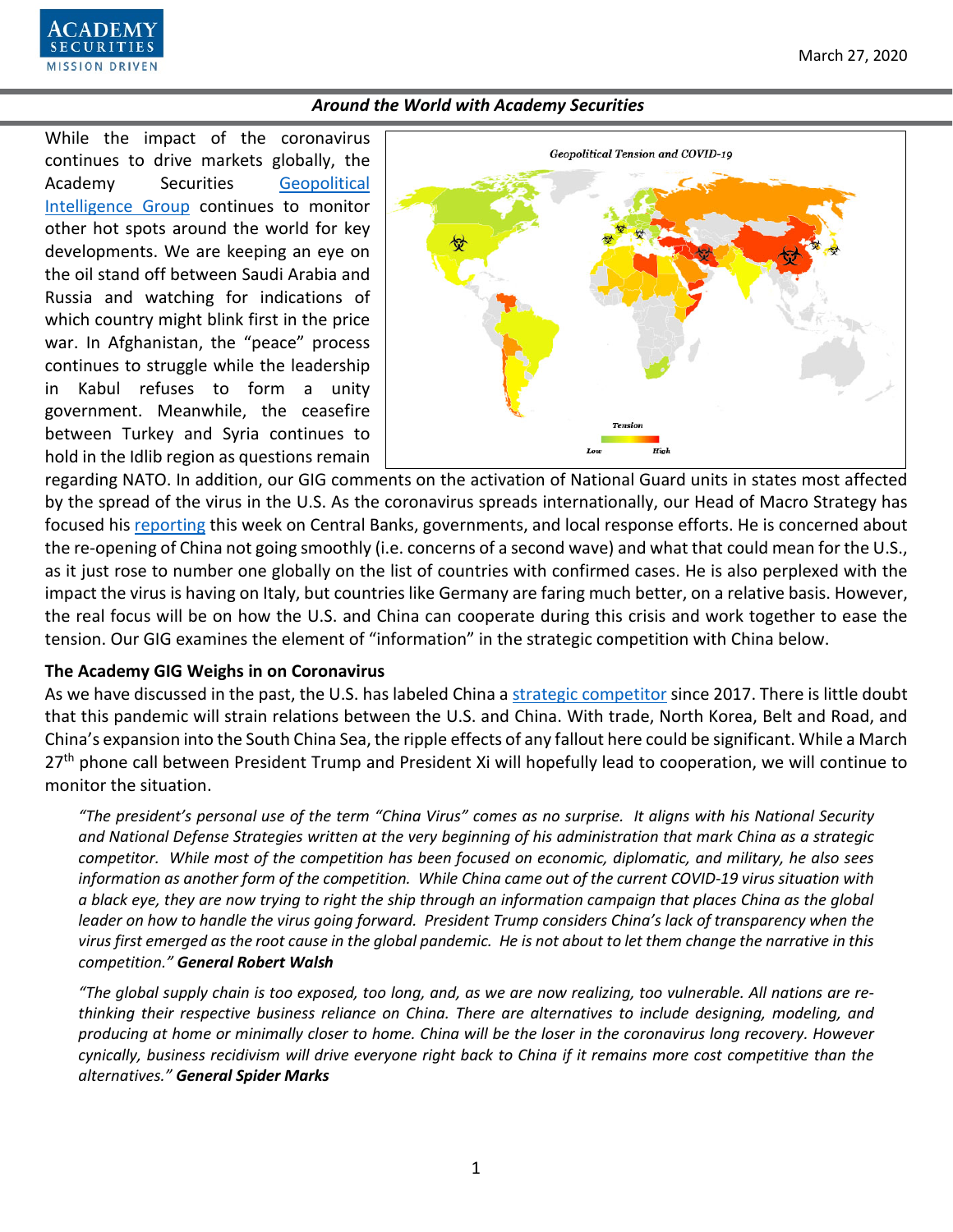

# **Front and Center – Who Will Blink First in the Oil Price Showdown?**

As we reported in our [previous edition](https://www.academysecurities.com/wordpress/wp-content/uploads/2020/03/Around-the-World-with-Academy-Securities-3-13-20.pdf) of ATW, on Friday, March 6<sup>th</sup>, Russia refused to go along with an agreement with Saudi Arabia to reduce oil production in the wake of the coronavirus driven global demand slowdown (supply is building in China for example, at 2.26mm barrels per day, according to Orbital Insight). Since then, Saudi Arabia (and Russia) have announced intentions to increase production. The question remains: which country will blink first? With Saudi Arabia "weaponizing" their production capacity and announcing that it would increase production by 26%



on April 1, up to 12.3 million barrels per day, how will this impact both countries? With potential instability in Saudi Arabia, Crown Prince Mohammed bin Salman (who Secretary of State Pompeo called on March 25<sup>th</sup> to urge calm) recently arrested rivals on corruption charges, possibly to head off discontent that could result from a drop off in spending. The "Vision 2030" fund will also be hit by this price war and could affect the plan to diversify away from oil. In the end, Russia may be better positioned for the price war in the near term, but longer term, Russia will have to deal with a significant drop in GDP and will have trouble funding its overseas "influence" strategy in places like Venezuela (where the U.S. recently indicted Maduro on drug trafficking charges), Syria and Libya.

*"It will be interesting to watch as Russia is certainly making a play to compete with/unseat the Gulf States. I think the bigger question is how long the virus lock down continues and how long/harshly will it impact worldwide use of fuel as lock downs and travel restrictions increase. We may well end up with a worldwide surplus of oil and significantly reduced demand. Probably not the ideal time for Russia and Saudi to be having this competition." General Mastin Robeson*

*"The Saudi/Russian production standoff and its impact on oil prices is enhanced by the reduced fuel demand resulting from the virus. Brent crude prices are down to under \$30 per barrel from almost \$70 per barrel at the beginning of the year. Putin's goal to impact the U.S. debt-laden shale oil industry at this moment is also improved by the reduced worldwide demand. He wants to regain Russia's role as the world's leading oil producer. He sees the U.S. shale oil producers as vulnerable and at risk. Both Saudi Aramco and Russia say they can withstand lower prices for years if their price war continues. Putin is not one to back down and he views his oil price battle with the Saudis as an additional way to restore his global power as the leading oil producer and cripple the U.S. shale oil industry." General Robert Walsh*

# **Update on the "Peace" Deal with the Taliban**

This week, the U.S. threatened to withdraw over \$1 billion in aid to Afghanistan (and possibly more in 2021) because the rival Afghan leaders have failed to come together and form a unity government. There was some hope that the discussion to free the Taliban prisoners would lead to further peace talks, but since then, the two Afghan rivals (President Ghani and Abdullah, who contested the election) have failed to come to terms. With the U.S. Secretary of State Pompeo directly involved, it clearly demonstrates the desire of the U.S. to make sure this infighting does not derail the peace process with the Taliban altogether.

*"The peace process certainly is not going any better than we thought it would go, but this will not stop the U.S. draw down to 8,600 and it will still allow POTUS to politically claim a significant drop in our contribution to Afghanistan. Meanwhile, I am still not certain if the continuing attacks are good or bad for the process. Since most seem to be targeted against Afghan/Taliban targets, it may be the storm before the calm (do as much damage as you can before any agreement), or it may be the Taliban's inability to produce less attacks, or both…likely both are in play here. Bottom line is U.S. forces are less active now than they have been in years. I believe we will be down to 8,600*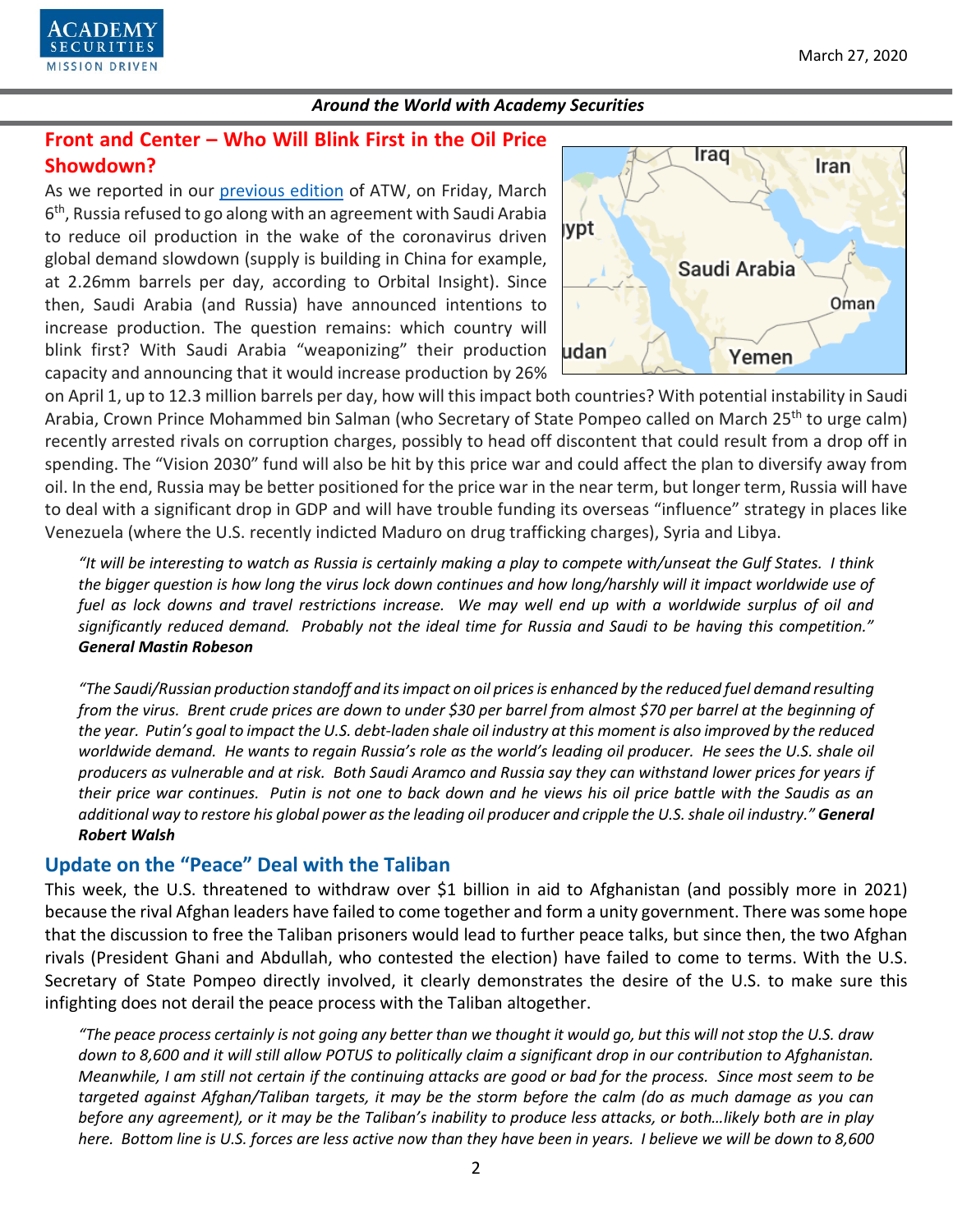

*by July and the 8,600 left behind will be extremely capable." General Mastin Robeson*

*"Lack of a cohesive, unified Afghan government is troubling (ISIS attack this week in Kabul indicative of Afghan government struggles) but what is of greatest concern is the inability of the Taliban to exercise any kind of control over the various tribal elements. Afghan government lack of unity is a challenge but ISIS inspired attacks happen everywhere...U.S., Europe, Mideast. They simply are unable to bring the disparate groups together; the Taliban is not monolithic. However, Afghan government dysfunction should not be viewed by the Taliban as an opportunity to continue deadly attacks in country. Taliban must acknowledge their responsibility to enforce stipulations of the peace deal. The Taliban is at a crossroads…continue their incendiary attacks or gain some legitimacy. The former will ensure that they suffer; the latter can bring an end to it." General Spider Marks* 

**Turkey and Syria: Ceasefire in the Idlib Region Continues** As we reported in our three previous issues on **February 14, March 1**, and [March 13,](https://www.academysecurities.com/wordpress/wp-content/uploads/2020/03/Around-the-World-with-Academy-Securities-3-13-20.pdf) Turkey is engaged with its neighbor, Syria over the Idlib. However, the March 5<sup>th</sup> peace deal looks like it is holding while Turkish and Russian forces now conduct joint patrols in the disputed region.

*"The current situation in the Idlib is holding for now because neither Turkey, Russia, or Syria want war. Putin is deftly playing both sides. NATO will be unwilling to play a physical role in Syria with all that is going on with the COVID-19 virus and with the increased economic uncertainty. NATO is looking for a new focus and is slowly joining the U.S. in viewing both Russia and China as greater threats in places like Syria." General Robert Walsh*



*"If NATO wants Turkey to remain in the alliance, it must provide an alternative to Turkey's growing reliance on and friendship with Russia. This is not an impossible decision. NATO has to answer the fundamental question…is NATO better off, more secure, and more cohesive with Turkey as a member? The answer is yes; therefore, Turkey's behavior is the responsibility of NATO to modify. This may seem like NATO is being asked to swallow the poison pill of complicity in Turkey's dangerous adventurism with Russia. It's not a poison pill; it's called doing your job to affect compromise without neglecting fundamental core principles. The ball's in NATO's court to get Turkey more fully in the formation." General Spider Marks*

# **Activation of National Guard: Governors are in Charge**

As we discussed in our most recent [SITREP](https://www.academysecurities.com/the-federalization-of-the-national-guard-and-the-stafford-act/) and [Podcast,](https://www.academysecurities.com/geopolitical/geopolitical-podcasts/) there is a high likelihood that additional states will call upon the National Guard or reserve forces to help fight the coronavirus pandemic. On Sunday, March 22, the National Guard was activated in New York, California and Washington under Title 32. Under this special status, the Guard is under the control of the respective Governors of the states in which they were activated, but the cost is covered 100% by the federal government. **This activation should be viewed as a good thing that will help fight the spread of the virus and the troops will advise/assist in the response.** 

*"The National Guard can be mobilized under federal authority via Title 10 or Title 32 of the U.S. Code. In both cases, mobilization is federally funded. Under Title 10 authority, the National Guard is ordered to federal-level active duty and works for the President. Under Title 32 authority the National Guard is still considered operating under federallevel active duty, but works for the Governor for specific state missions.* 

*When the National Guard operates in Iraq or Afghanistan, they operate under Title 10 authorities. Title 32 is the normal method of National Guard activation while in the U.S. Natural disasters are normally state focused operations led by state Governors and no one knows a state better than its own citizen soldiers working for their Governor. States have agreements to support other states as required. President Trump has been clear that even though FEMA has been placed in charge of the federal response, they are in support of the Governors and their*